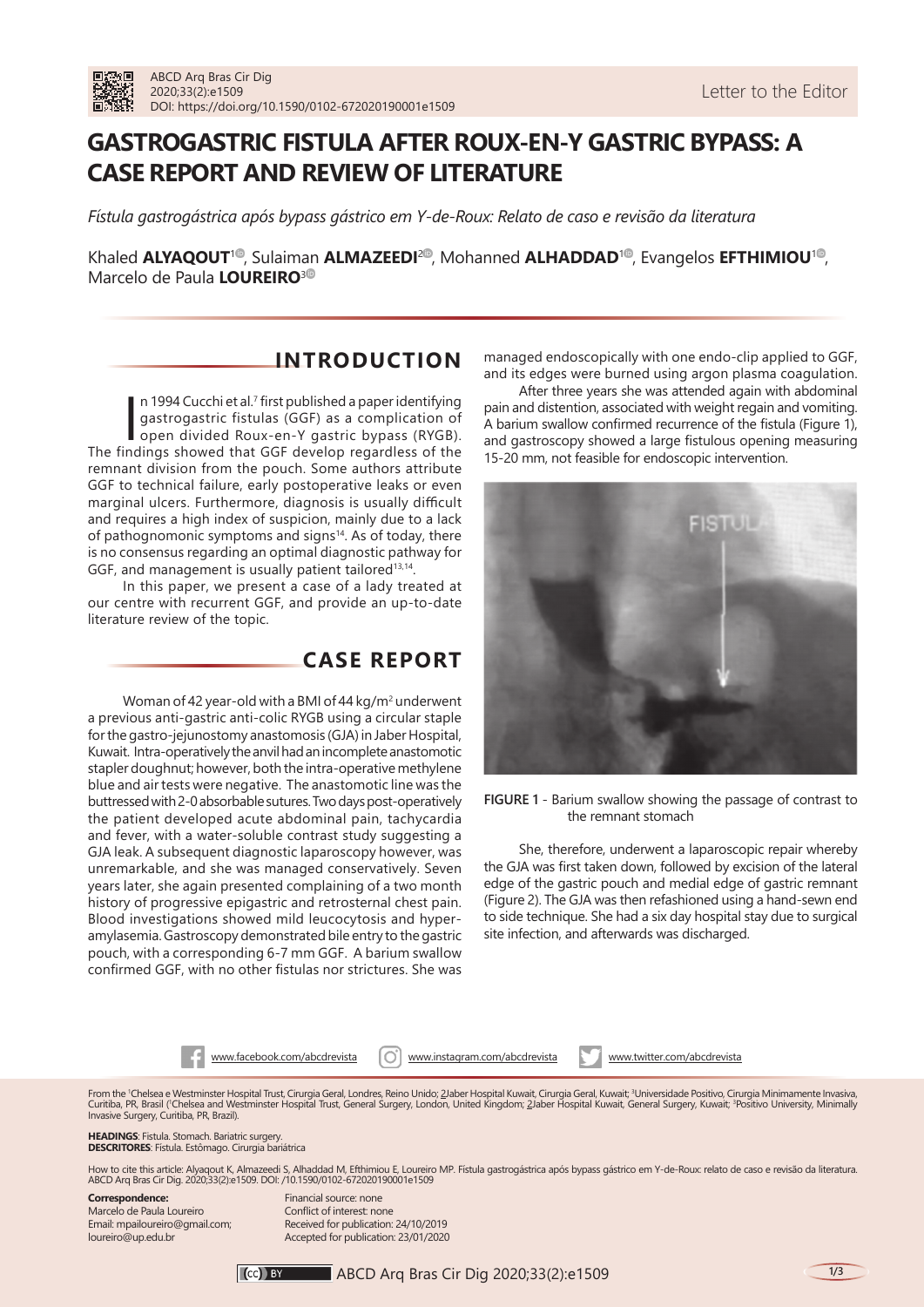

**FIGURE 2** - Resizing of the gastric pouch and resection of the GGF

### **DISCUSSION**

#### **Incidence**

Historically one in two non-divided bypasses was complicated with GGF<sup>2</sup>. However, over the past decade there has been an overall decline in the incidence. Since 2010 the incidence ranged between 0-1.18%4,15,16,18.

The true incidence of GGF is difficult to ascertain due to the fact that some patients remain asymptomatic. Nevertheless, in one study, routine upper gastrointestinal swallow performed on all RYGB patients 48 h postoperatively found the incidence to be 1.7% among 417 consecutive patients<sup>10</sup>.

Table 1 summarizes the incidence of GGF in published series to date.

Many factors play a potential role in the formation of GGF. Technical failure due to incomplete separation of the proximal stomach has been hypothesized as a main culprit. This might be secondary to false perception of complete division, or improper intra-operative visualization. Staple line or GJA leaks are also believed to play a role. Other etiologies such as marginal ulceration causing GGF have been laid out. Much debate remains, however, as to whether GGF are a cause or a result of marginal ulceration<sup>14</sup>.

A number of anatomical GGF classification systems have been proposed in the literature, and are mostly based on the distance between the fistula and the GJA4,15. Chahine et al. 4 proposed a system whereby type one GGF are high and more than 1 cm away from the GJA, while type two are low and less than 1 cm away. Of note, this classification is based solely on intra-operative findings. In another series, a similar classification system was adapted by Ribeiro-parenti et al.<sup>15</sup>. This however is based on a combined radiological, endoscopic and intraoperative classification. Type one fistulas were termed proximal and were more than two cm from GJA, while type two were termed distal and were less than 2 cm from the GJA.

GGF are not easily recognized because of the lack of and/or ambiguity of presenting symptoms. For example, five out of seven GGF patients were found to be asymptomatic in one series<sup>10</sup>. Furthermore the symptoms typically mimic those of common RYGB complications making diagnosis quite a challenge. A review of literature with the common presenting symptoms and their relative frequency is summarized in Table 21,4,6,7,15,17.

Diagnostic tools for GGF are broadly divided into two categories: radiological and endoscopic. Radiologically, upper gastrointestinal series and computed tomography (CT) scans can serve as important tools in both diagnosis of GGF and delineation of anatomy<sup>14</sup>.

Today, upper gastrointestinal series remains the goldstandard radiological investigations for GGF8 . This, however, is changing. CT recognition of GGF continues to evolve, and is playing a bigger role as more CT specific findings are defined with time. For example, in a retrospective study by Gao et al. 8 the relative attenuation ratio of contrast in the remnant stomach on CT scan was found to be 100% sensitive in GFF diagnosis.

Endoscopy has also proven itself to be an important tool in diagnosis of GGF, but the yield is dependent on the operator's awareness of the possibility of GGF. This awareness comes in two forms, either a pre-procedural clinical or radiological suspicion, or an intra-procedural finding such as a marginal ulcer1,4,5.

Many surgeons today have adapted a combined endoscopic/ radiological approach, and this appears to enhance diagnostic accuracy4,6,14,15,17. To date, however, there is a lack of strong evidence proving the superiority of one modality over another. In one series, the sensitivity of gastroscopy was slightly superior to upper gastrointestinal series in diagnosing GGF (72.2% vs. 70% respectively), but was found to have a lower sensitivity in another study (66.6 vs. 100% respectively)<sup>6,15</sup>. Furthermore, in a third study, gastroscopy detected less GGF than CT with oral/intravenous contrast (73.3% vs. 100%)4 .

Although once a cornerstone in GGF management, the therapeutic role of medical treatment seems to be regressing. The mainstay of medical treatment is lifestyle modification, such as smoking cession, sucralfate in the presence of marginal ulcer and pharmacotherapy using proton pump inhibitors<sup>14</sup>. In

**TABLE1** - Overview of post-Roux-en-Y gastric bypass gastrogastric fistula incidence

| <b>Author</b>          | Year | Total divided RYGB (open+laparoscopic) | <b>GFF</b> | Incidence Rate (%) |
|------------------------|------|----------------------------------------|------------|--------------------|
| Cucchi et al.          | 1995 | 100                                    |            | 6                  |
| Maclean et al.         | 1997 | 123                                    |            |                    |
| Corrodeguas et al.     | 2005 | 1292                                   | 15         | 1.2                |
| Gumbs et al.           | 2006 | 282                                    |            | 1.8                |
| Tucker et al.          | 2007 | 1763                                   | 27         | 1.5                |
| Salimath et al.        | 2009 | 1796                                   | 20         | 1.1                |
| Yao et al.             | 2010 | 366                                    |            | 0                  |
| Ribeiro-parenti et al. | 2017 | 1900                                   | a          | 0.5                |
| Chahine et al.         | 2018 | 1273                                   |            | 1.8                |

| <b>TABLE 2</b> - Common presenting symptoms in patients with gastrogastric fistula |  |  |  |
|------------------------------------------------------------------------------------|--|--|--|
|                                                                                    |  |  |  |

|                        | Abdominal Pain | Weight regain | Nausea | Vomiting | Reflux/heartburn | Diarrhea | <b>Bleeding</b> | Failure to thrive | Fever  |
|------------------------|----------------|---------------|--------|----------|------------------|----------|-----------------|-------------------|--------|
| Chahine et al.         | 73.3%          | 80.0%         | 86.6%  | N/A      | 40.0%            | 13.3%    | N/A             | N/A               | N/A    |
| Ribeiro-Parenti et al. | 77.7%          | 55.5%         | N/A    | 11.1%    | N/A              | N/A      | 11.1%           | N/A               | N/A    |
| Corcelles et al.       | 72.2%          | 50.0%         | N/A    | 50.0%    | 73.0%            | N/A      | 5.5%            | 22.0%             | N/A    |
| Tucker et al.          | 37.0%          | 33.0%         | N/A    | 18.5%    | N/A              | N/A      | 11.1%           | N/A               | N/A    |
| Cucchi et al.          | 100.0%         | N/A           | 83.0%  | 66.6%    | N/A              | 33.0%    | N/A             | N/A               | 100.0% |
| Campos et al.          | 51.6%          | 100.0%        | N/A    | N/A      | N/A              | N/A      | 9.6%            | N/A               | N/A    |